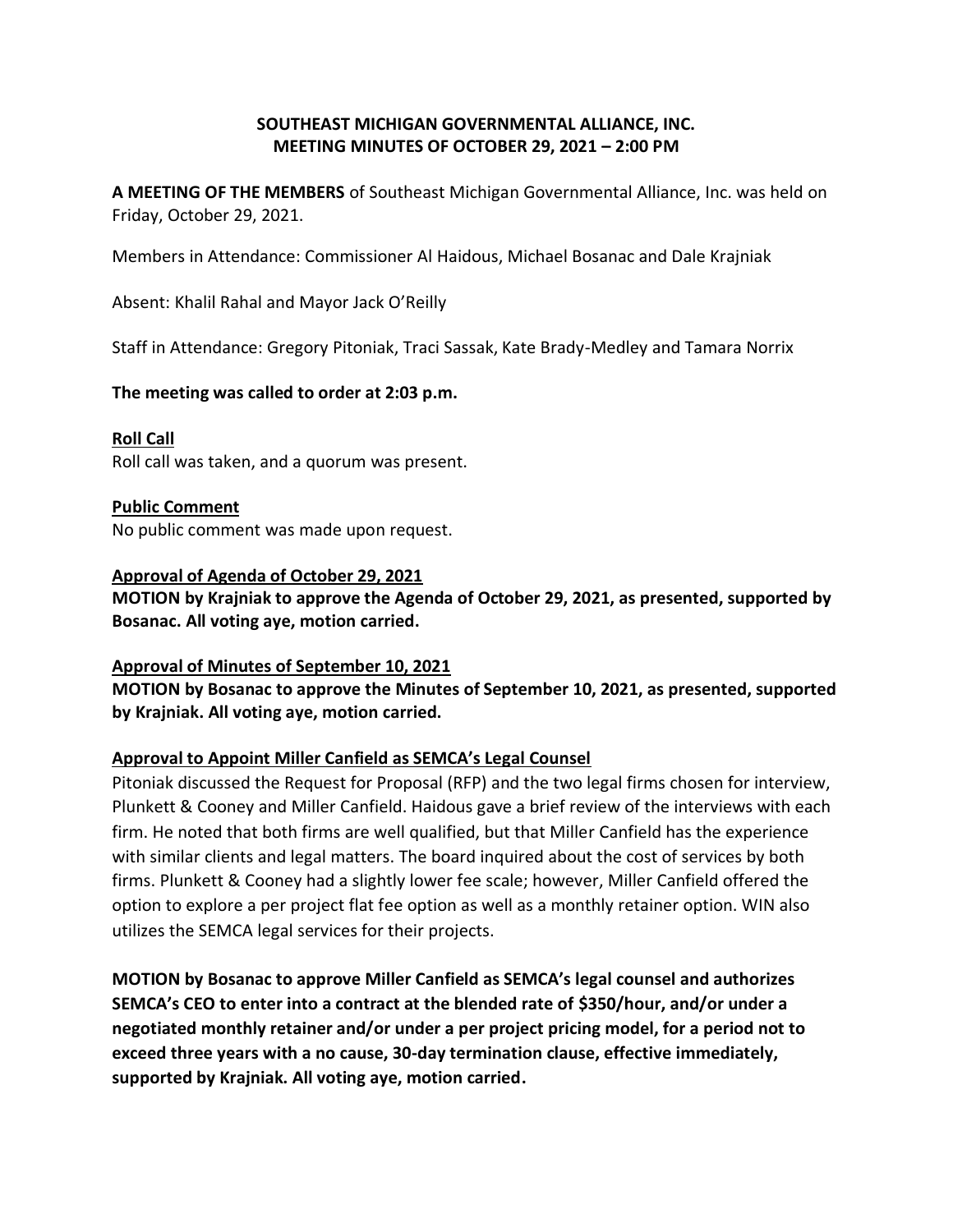Pitoniak noted that McShane and Bowie will be winding down some legal matters they are still working on. He also thanked Kate for her work on this project.

#### **Approval of Maner Costerisan as SEMCA's Audit Firm**

SEMCA released a Request for Proposal (RFP) for Financial & Single Audit Services. Three proposals were received from Barnes Wendling CPA's, Maner Costerisan and UHY LLP. The individual scores of the committee ranked Maner Costerisan as top bidder. The main distinguisher in the ratings were in the areas of experience and price. Their references included many similarly situated Workforce Boards, including Kinexus Group, Networks Northwest, and Area Community Services Employment and Training (West Michigan Works).

SEMCA is recommending that the SEGA Board authorize SEMCA's CEO to enter into a contract with Maner Costerisan to serve as SEMCA's auditors for the purpose of the financial and single audits at the rate of \$49,900 for the first year with the potential to renew the contract for two additional years, effective immediately.

Pitoniak noted that Plante Moran did not bid because they could no longer provide services at the lower contracted price. Pitoniak thanked Traci for her work on the Audit RFP.

**MOTION by Krajniak to authorize SEMCA's CEO to enter into a contract with Maner Costerisan to serve as SEMCA's auditors for the purpose of the financial and single audits at the rate of \$49,900 for the first year with the potential to renew the contract for two additional years, effective immediately, supported by Bosanac. All voting aye, motion carried.**

## **Approval of SEGA 2022 Meeting Schedule**

Pitoniak noted that the 2022 meeting schedule includes the last meeting for 2021 of December 10, 2021 at 2pm.

# **MOTION by Bosanac to approve the 2022 SEGA Meeting Schedule as presented, supported by Krajniak. All voting aye, motion carried.**

## **Approval of New Workforce Development Board Member**

SEMCA'S Workforce Development Board (WDB) has received the nomination of David Lawrence, Vice President and Chief Administrative Officer of AlphaUSA to replace Frank Lopez of Aztec Manufacturing, Incorporated, who has recently resigned from the Board.

WDB Chair Charlie Mahoney has received this nomination prior to the next WDB Meeting on November 17, 2021 from the Livonia Chamber of Commerce. She is requesting approval by the SEGA Board of Mr. Lawrence with the caveat that the Conference of Western Wayne approve the nomination at their meeting on November 12, 2021.

## **MOTION by Bosanac to approve to the Workforce Development Board, David Lawrence of AlphaUSA to replace Frank Lopez of Aztec Manufacturing subject to the approval of the**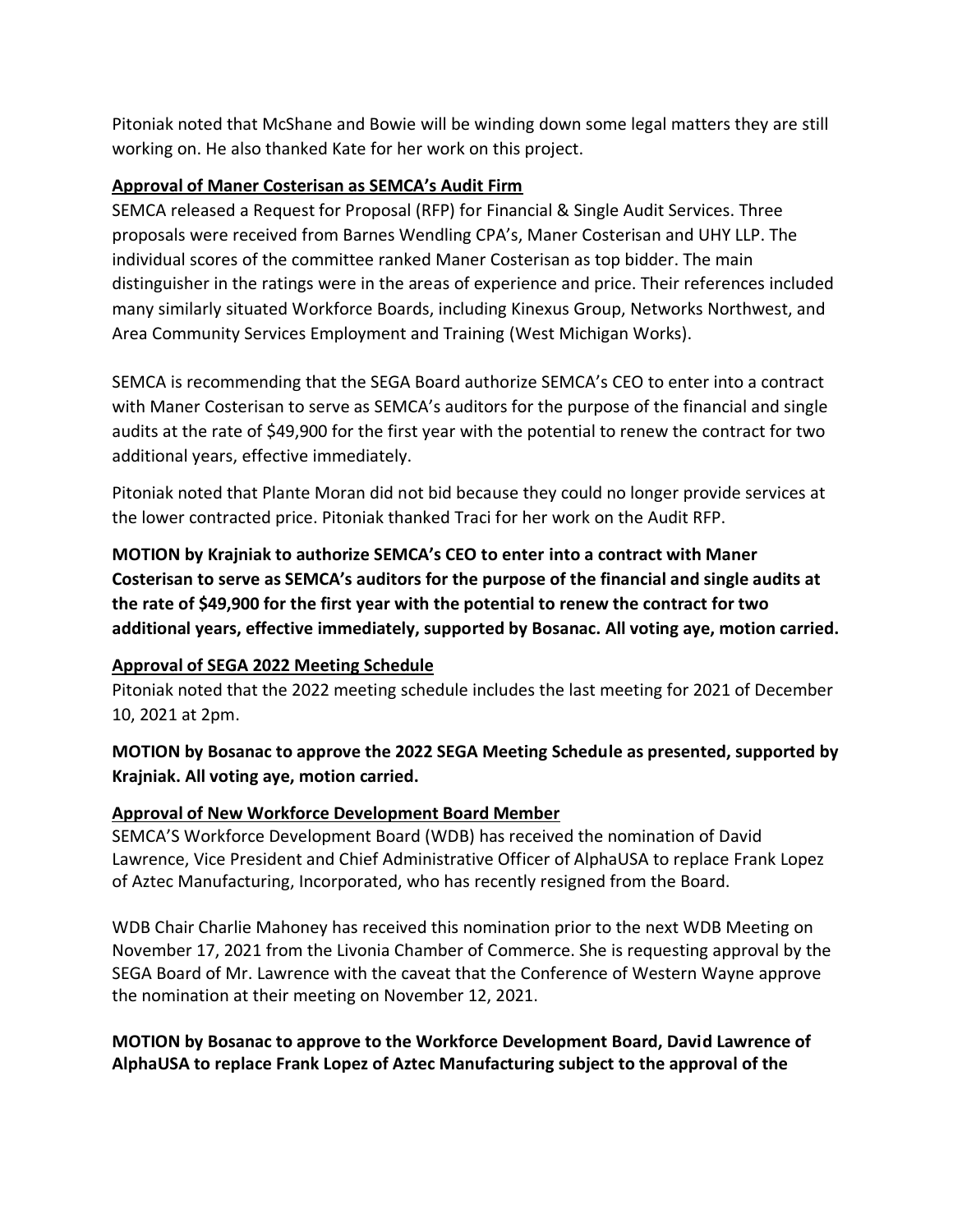## **Conference of Western Wayne at their November 12, 2021 meeting, supported by Krajniak. All voting aye, motion carried.**

#### **New/Old Business**

SEGA Board Member Dale Krajniak notified the Conference of Eastern Wayne his intent to resign from the SEGA Board. He has agreed to continue participating until his replacement is found. SEMCA staff and the SEGA board chose to recognize Krajniak's 15 years with the Board and presented him with a memory box. Krajniak thanked SEMCA staff and SEGA Board for their professionalism and quality of service. He was very complimentary and has been honored to sit on the board all these years.

#### **SEGA Board 10-29-21 Mtg Closed Door Minutes**

At 2:40pm, SEMCA staff Brady-Medley, Sassak and Norrix left the room as the Board went into closed door discussion regarding Agenda Item # 11 for SEMCA CEO performance discussion.

## **Approval of CEO Annual Performance Review**

Chairman Haidous introduced the Performance Review team (Haidous/ Mahoney/ Wagner) and presented an overview of the process.

SEMCA Workforce Development Board Chair Mahoney summarized the Review Teams report as presented in the attached documents which included a history of the process, a summarized ratings document and the CEO's annual report.

The CEO received an overall "outstanding" rating and the team's recommended action was a 3% increase to the CEO salary and a \$5,000 performance incentive.

Discussion followed -- It was noted that the CEO always included the role staff has in both his and the organization's success and that communication between CEO, Board and Staff was outstanding.

Bosanac asked if benefits beyond salary were included in the salary surveys referenced and where did SEMCA benefits fall in relation to the current market. The response - to date compensation survey of the 16 MWA agencies have not included benefits beyond salary and agreed we should include this information. The board expressed interest in finding out how the 403B contribution measured up and considered making a change.

Bosanac also suggested we consider setting benchmarks for the performance incentive.

MOTION by Krajniak to accept the recommendation of the Performance Review Team as presented, supported by Bosanac. All voting aye, motion carried.

There was further discussion of the 403B match for the CEO. It is 4% and many like organizations and private sector firms are at 6%. The Board was very interested in increasing the matching percent and making it retroactive to beginning of the current calendar year.